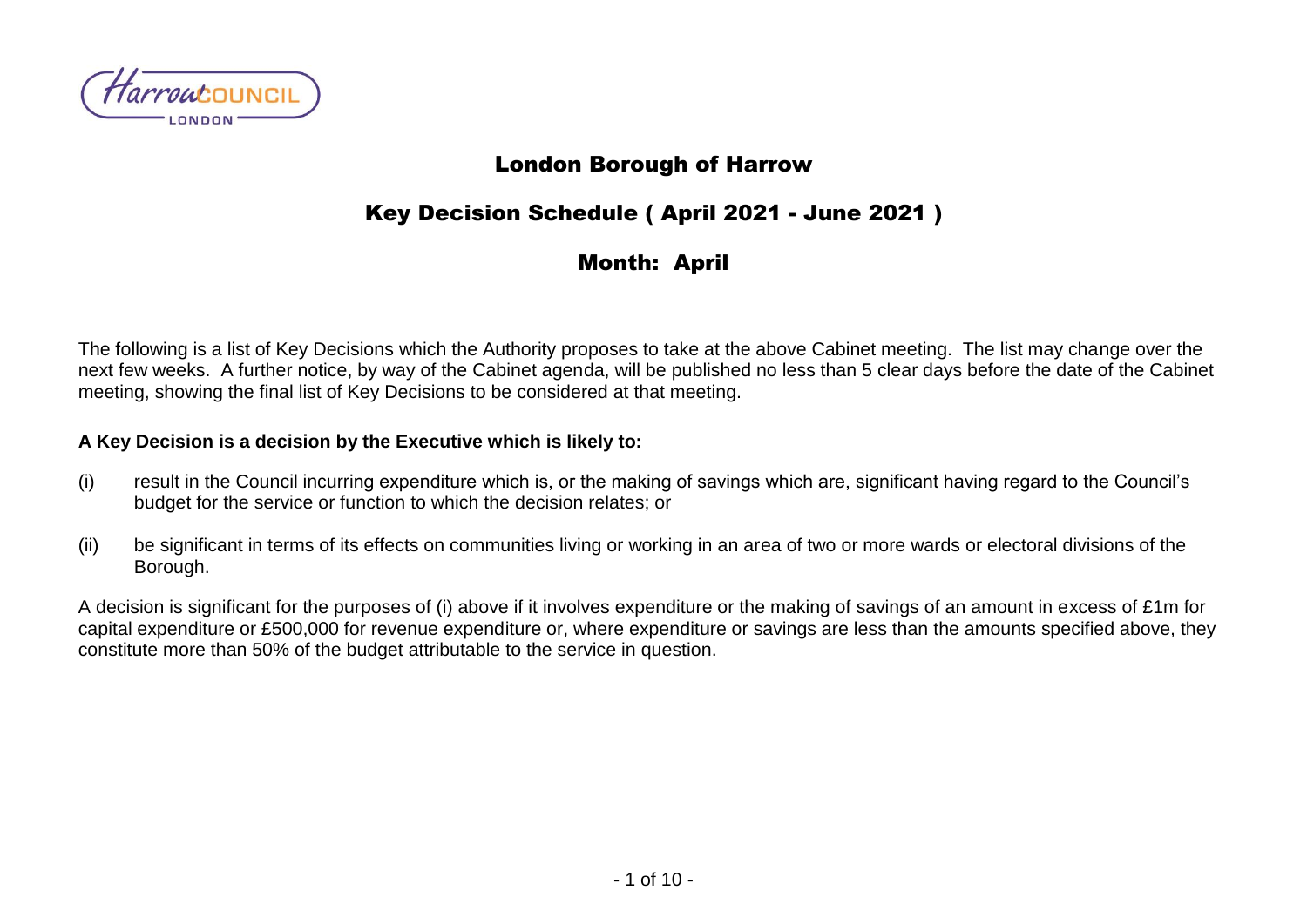#### **Decisions which the Cabinet intends to make in private**

The Cabinet hereby gives notice that it may meet in private after its public meeting to consider reports which contain confidential information. The private meeting of the Cabinet is open only to Members of the Cabinet, other Councillors and Council officers.

Reports relating to decisions which the Cabinet will take at its private meeting are indicated in the list of Key Decisions below with the reasons for the decision being made in private where appropriate. The Schedule also contains non-Key Decisions which involve Cabinet having to meet in private. Any person is able to make representations to the Cabinet if he/she believes the decision should instead be made in the public Cabinet meeting. If you want to make such representations please contact Democratic & Electoral Services. You will then be sent a response in reply to your representations. Both your representations and the Cabinet's/Leader's response will be published on the Council's website<http://www.harrow.gov.uk/www2/mgListPlans.aspx?RPId=249&RD=0&bcr=1> at least 5 clear days before the Cabinet meeting.

The Cabinet/Leader will be considering a report prepared by the relevant Directorate. The report together with any other documents (unless they contain exempt information) will be available for inspection 5 clear days before the decision is taken by Cabinet/Leader from Democratic Services, on 020 8424 1055 or by contacting [democratic.services@harrow.gov.uk](mailto:democratic.services@harrow.gov.uk) or by writing to Democratic & Electoral Services, Harrow Council, Civic Centre PO Box 2, Station Road, Harrow, HA1 2UH or on the Council's website. Copies may be requested but a fee will be payable. Reports to be considered at the Cabinet's public meeting will be available on the Council's website 5 clear days before the meeting.

The KDS looks 3 meetings ahead and will be published 28 clear days before the Decision Date / Period of Decision.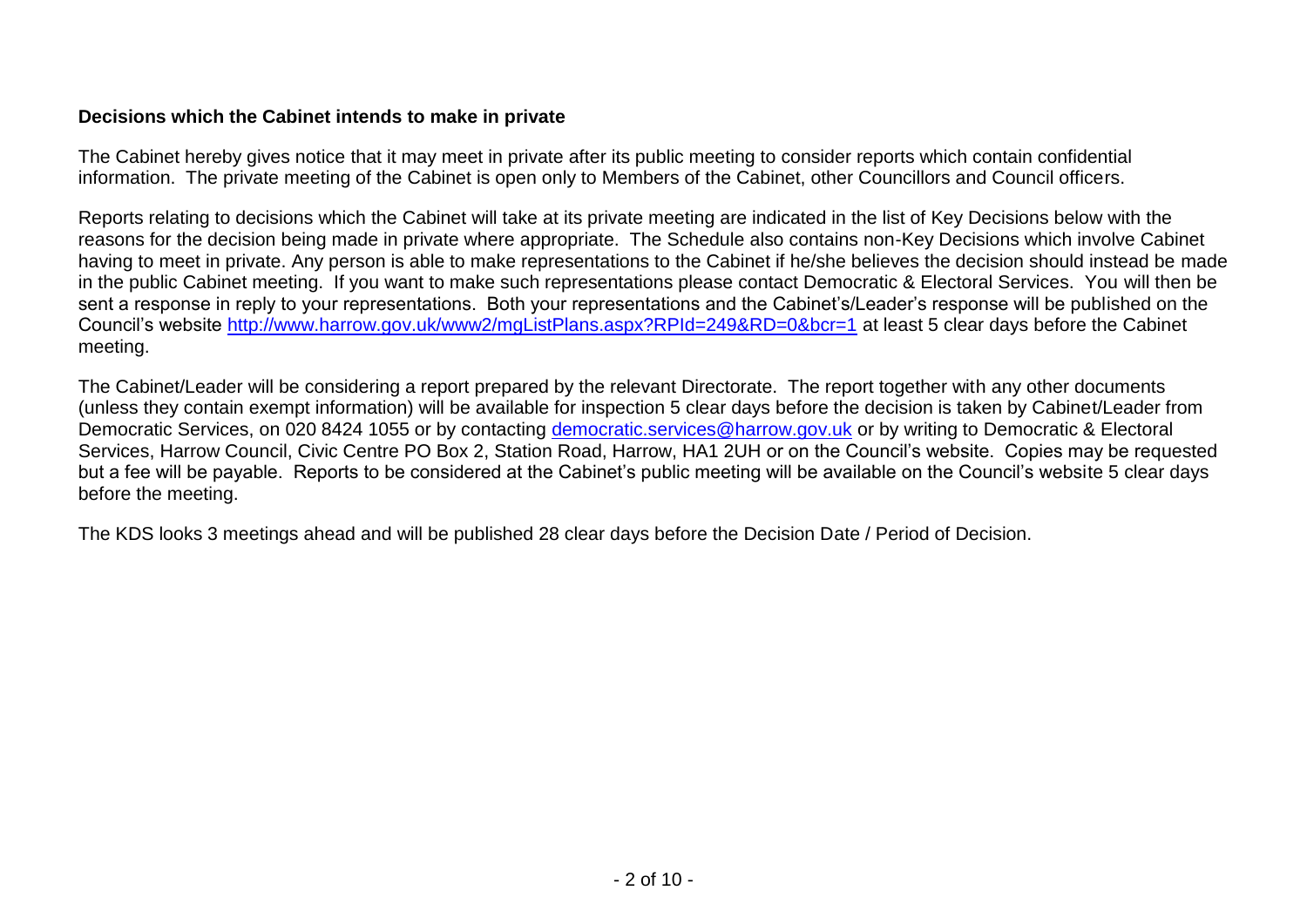| <b>Subject</b>                                                                                 | <b>Nature of</b><br><b>Decision</b>                                                                                                                                                                                                                  | <b>Decision Maker</b> | Decision date /<br><b>Period of</b><br><b>Decision</b> | <b>Cabinet Member /</b><br><b>Lead officer</b>                                                                                                                | <b>Open or Private</b><br><b>Meeting</b>                                                                                                                                                        | <b>Additional</b><br><b>Documents to</b><br>be submitted<br>and any<br><b>Consultation to</b><br>be undertaken                                                                                                                            |
|------------------------------------------------------------------------------------------------|------------------------------------------------------------------------------------------------------------------------------------------------------------------------------------------------------------------------------------------------------|-----------------------|--------------------------------------------------------|---------------------------------------------------------------------------------------------------------------------------------------------------------------|-------------------------------------------------------------------------------------------------------------------------------------------------------------------------------------------------|-------------------------------------------------------------------------------------------------------------------------------------------------------------------------------------------------------------------------------------------|
| <b>APRIL 2021</b>                                                                              |                                                                                                                                                                                                                                                      |                       |                                                        |                                                                                                                                                               |                                                                                                                                                                                                 |                                                                                                                                                                                                                                           |
| Renewal of the<br>Additional<br>Licensing<br>Scheme for<br>Houses in<br>Multiple<br>Occupation | To approve the<br>renewal of the<br>scheme, in line<br>with legislation.                                                                                                                                                                             | Cabinet               | 15 April 2021                                          | <b>Councillor Varsha</b><br>Parmar<br>Director of<br>Environmental<br><b>Services</b><br>Richard.lebrun@<br>harrow.gov.uk, tel.<br>020 8424 6267              | Open                                                                                                                                                                                            | Agenda Report<br>and any related<br>appendices.<br>None.                                                                                                                                                                                  |
| Leisure Contract -<br><b>Future Delivery</b><br><b>Options</b>                                 | The report sets<br>out the options<br>for the future<br>delivery of the<br>leisure contract<br>following<br>restrictions<br>imposed on<br>leisure services<br>to control the<br>Covid-19<br>(Coronavirus)<br>infection rate. It<br>seeks approval to | Cabinet               | 15 April 2021                                          | <b>Councillor Keith</b><br>Ferry; Councillor<br><b>Adam Swersky</b><br>Corporate Director,<br>Community<br>tim.bryan@harrow.<br>gov.uk, tel. 020<br>8416 8639 | Fully exempt<br>Information<br>relating to the<br>financial or<br>business affairs<br>of any particular<br>person<br>(including the<br>authority holding<br>that information)<br>Information in | Agenda Report<br>and any related<br>appendices.<br>Consultation with<br>Portfolio Holders,<br>Finance Division,<br><b>Legal Services</b><br>and Procurement.<br>No public<br>consultation<br>would be<br>undertaken in<br>relation to the |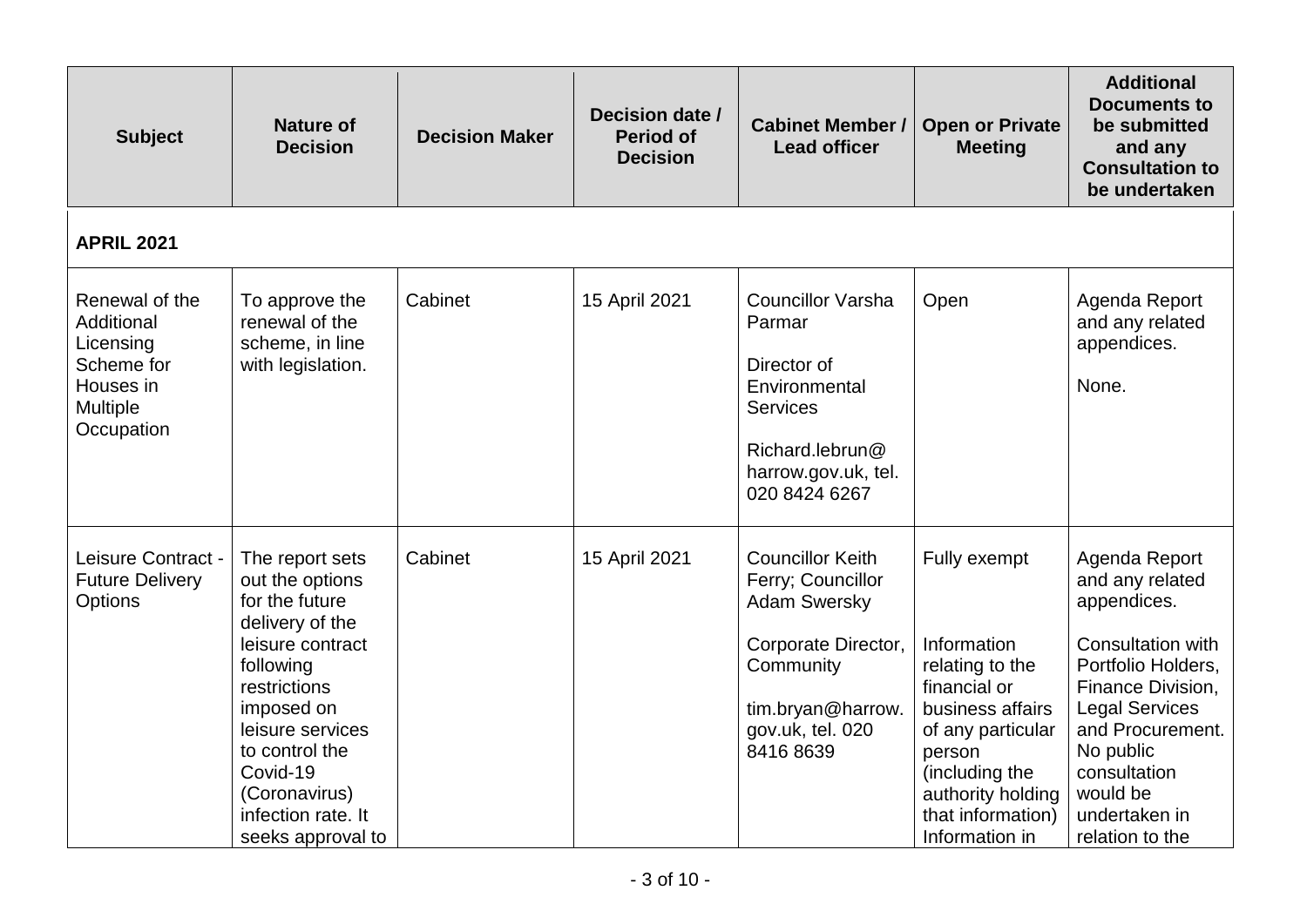| <b>Subject</b>                                                                                                                    | <b>Nature of</b><br><b>Decision</b>                                                                                                                                                                                                                                          | <b>Decision Maker</b> | Decision date /<br><b>Period of</b><br><b>Decision</b> | <b>Cabinet Member /</b><br><b>Lead officer</b>                                                                                                             | <b>Open or Private</b><br><b>Meeting</b>                                                                             | <b>Additional</b><br><b>Documents to</b><br>be submitted<br>and any<br><b>Consultation to</b><br>be undertaken |
|-----------------------------------------------------------------------------------------------------------------------------------|------------------------------------------------------------------------------------------------------------------------------------------------------------------------------------------------------------------------------------------------------------------------------|-----------------------|--------------------------------------------------------|------------------------------------------------------------------------------------------------------------------------------------------------------------|----------------------------------------------------------------------------------------------------------------------|----------------------------------------------------------------------------------------------------------------|
|                                                                                                                                   | extend the<br>provision of<br>funding to Sports<br>and Leisure<br>Management<br>(SLM) Ltd in<br>2021/22                                                                                                                                                                      |                       |                                                        |                                                                                                                                                            | respect of which<br>a claim to legal<br>professional<br>privilege could<br>be maintained in<br>legal<br>proceedings. | recommended<br>option as this<br>would result in<br>the continuation<br>of the existing<br>leisure contract.   |
| <b>Building</b><br>Maintenance<br><b>Covering Planned</b><br>Preventative<br>Maintenance<br>/Compliance and<br><b>Minor Works</b> | Approval for the<br>procurement for a<br>framework of<br>contractors for<br>the or specialist<br>contractors for<br>the delivery of<br>Planned<br>Preventative<br>Maintenance and<br>Compliance<br>across property<br>portfolio including<br>schools for a<br>longer period. | Cabinet               | 15 April 2021                                          | <b>Councillor Varsha</b><br>Parmar<br>Director of<br>Environmental<br><b>Services</b><br>mick.wynne@harr<br>ow.gov.uk;<br>michael.rourke@h<br>arrow.gov.uk | Open                                                                                                                 | Agenda Report<br>and any related<br>appendices.<br>None.                                                       |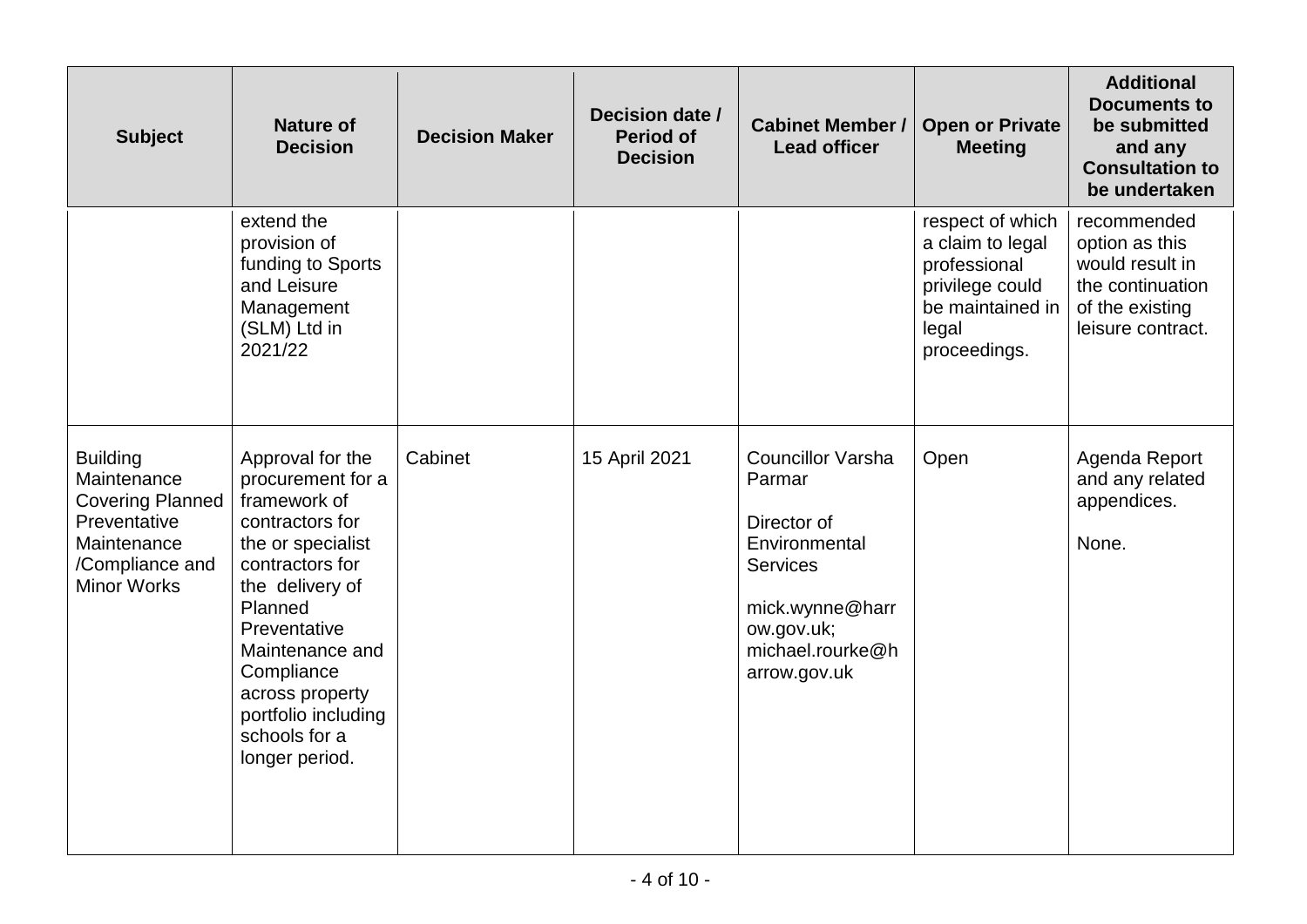| <b>Subject</b>                                                                                                    | <b>Nature of</b><br><b>Decision</b>                                                                                                                                                                                                                                              | <b>Decision Maker</b> | Decision date /<br><b>Period of</b><br><b>Decision</b> | <b>Cabinet Member /</b><br><b>Lead officer</b>                                                                                   | <b>Open or Private</b><br><b>Meeting</b>                                                                                                                                     | <b>Additional</b><br><b>Documents to</b><br>be submitted<br>and any<br><b>Consultation to</b><br>be undertaken                                                                              |
|-------------------------------------------------------------------------------------------------------------------|----------------------------------------------------------------------------------------------------------------------------------------------------------------------------------------------------------------------------------------------------------------------------------|-----------------------|--------------------------------------------------------|----------------------------------------------------------------------------------------------------------------------------------|------------------------------------------------------------------------------------------------------------------------------------------------------------------------------|---------------------------------------------------------------------------------------------------------------------------------------------------------------------------------------------|
| Treasury<br>Management -<br><b>Shared Service</b><br>Arrangement with<br>the Greater<br>London Authority<br>(GLA) | To seek Cabinet<br>agreement to the<br>Council joining a<br>collective<br>investment<br>arrangement as<br>part of a shared<br>service with the<br><b>Greater London</b><br>Authority (GLA).                                                                                      | Cabinet               | 15 April 2021                                          | <b>Councillor Adam</b><br>Swersky<br><b>Director of Finance</b><br>dawn.calvert@harr<br>ow.gov.uk                                | Open                                                                                                                                                                         | Agenda Report<br>and any related<br>appendices.<br>Portfolio Holder<br>will be consulted.<br>Further<br>consultation not<br>required.                                                       |
| The Council's<br>Accommodation<br>Strategy and the<br><b>Harrow New Civic</b><br>Centre                           | Agreement to the<br>proposed<br>strategy for the<br>Council's future<br>accommodation<br>and the Harrow<br><b>New Civic</b><br>Centre, approval<br>to fit out Forward<br>Drive Depot for<br>Council<br>occupation and<br>the incorporation<br>of the strategy in<br>the proposed | Cabinet               | 15 April 2021                                          | <b>Councillor Graham</b><br>Henson; Councillor<br><b>Adam Swersky</b><br><b>Chief Executive</b><br>julian.wain@harro<br>w.gov.uk | Part exempt<br>Information<br>relating to the<br>financial or<br>business affairs<br>of any particular<br>person<br>(including the<br>authority holding<br>that information) | Agenda Report<br>and any related<br>appendices.<br>Full briefings<br>have been given<br>to Portfolio<br>Members, Wider<br>Member briefing<br>and the Overview<br>and Scrutiny<br>Committee. |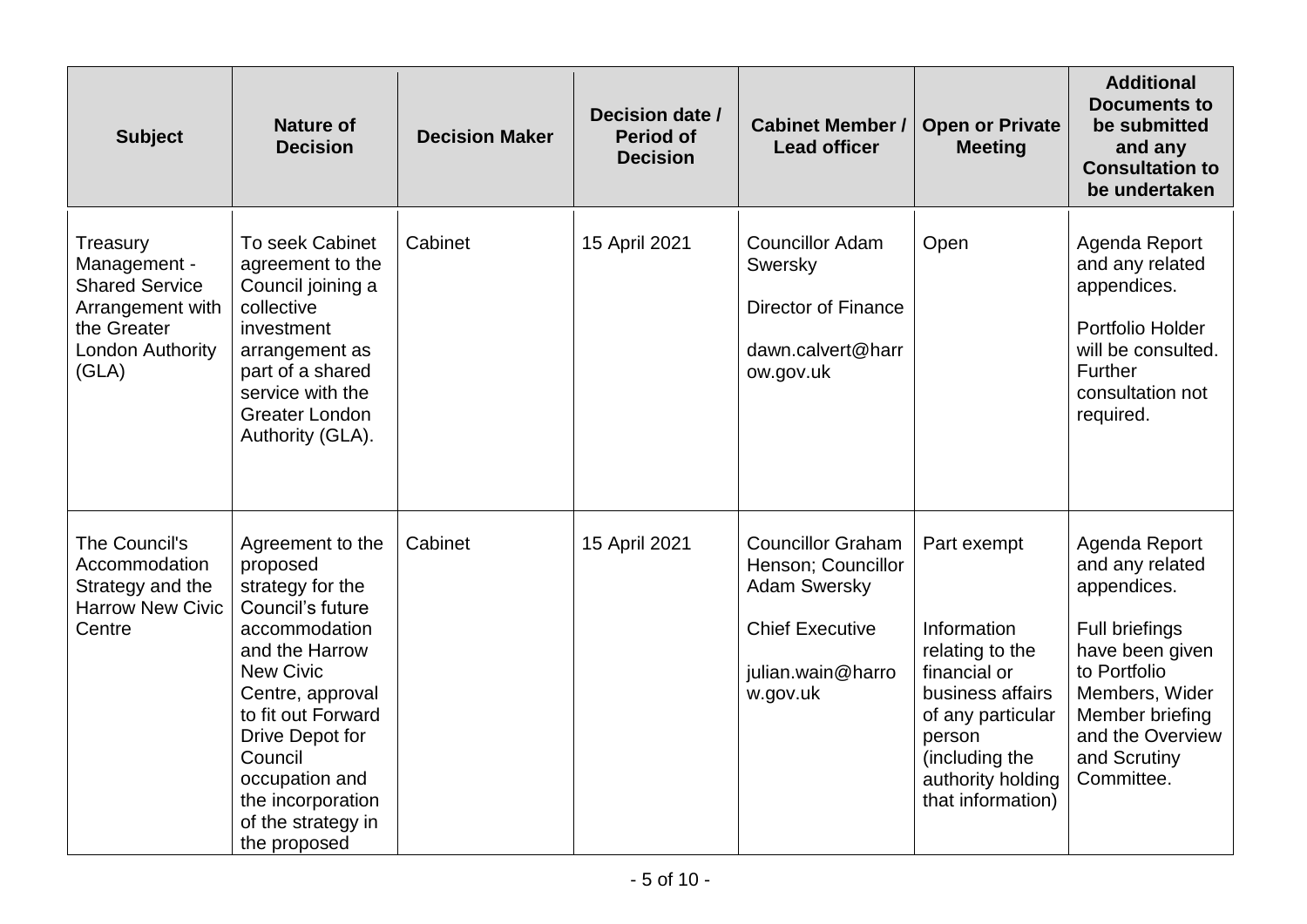| <b>Subject</b>                                                                | <b>Nature of</b><br><b>Decision</b>                                                                                                                      | <b>Decision Maker</b> | Decision date /<br><b>Period of</b><br><b>Decision</b> | <b>Cabinet Member /</b><br><b>Lead officer</b>                                                                                                                              | <b>Open or Private</b><br><b>Meeting</b> | <b>Additional</b><br><b>Documents to</b><br>be submitted<br>and any<br><b>Consultation to</b><br>be undertaken                                             |
|-------------------------------------------------------------------------------|----------------------------------------------------------------------------------------------------------------------------------------------------------|-----------------------|--------------------------------------------------------|-----------------------------------------------------------------------------------------------------------------------------------------------------------------------------|------------------------------------------|------------------------------------------------------------------------------------------------------------------------------------------------------------|
|                                                                               | <b>Harrow Strategic</b><br>Development<br>Partnership<br>Business plan.                                                                                  |                       |                                                        |                                                                                                                                                                             |                                          |                                                                                                                                                            |
| Delay to the<br>Implementation of<br>the IT System<br><b>Dynamics</b>         | To inform Cabinet<br>of a delay to the<br><b>Dynamics IT</b><br>Capital project<br>and additional<br>costs as a result<br>of the delay.                  | Cabinet               | 15 April 2021                                          | <b>Councillor Adam</b><br>Swersky<br>Corporate Director,<br><b>Resources</b><br>chris.martin@harro<br>w.gov.uk                                                              | Part exempt                              | Agenda Report<br>and any related<br>appendices<br>N/A                                                                                                      |
| <b>MAY 2021</b>                                                               |                                                                                                                                                          |                       |                                                        |                                                                                                                                                                             |                                          |                                                                                                                                                            |
| Procurement of<br><b>Harrow Council's</b><br><b>Domestic Abuse</b><br>Service | Seek approval<br>from Cabinet to:<br>1. Launch a<br>procurement<br>for a new<br>domestic<br>abuse service,<br>to commence<br>in September<br>2021 for an | Cabinet               | 27 May 2021                                            | <b>Councillor Krishna</b><br>Suresh; Councillor<br>Simon Brown;<br>Councillor<br>Christine Robson;<br><b>Councillor Phillip</b><br>O'Dell<br>Director of<br><b>Strategy</b> | Open                                     | Agenda Report<br>and any related<br>appendices<br>Groups that have<br>been and will<br>continue to be<br>consulted:<br>Professionals<br>1.<br>within Adult |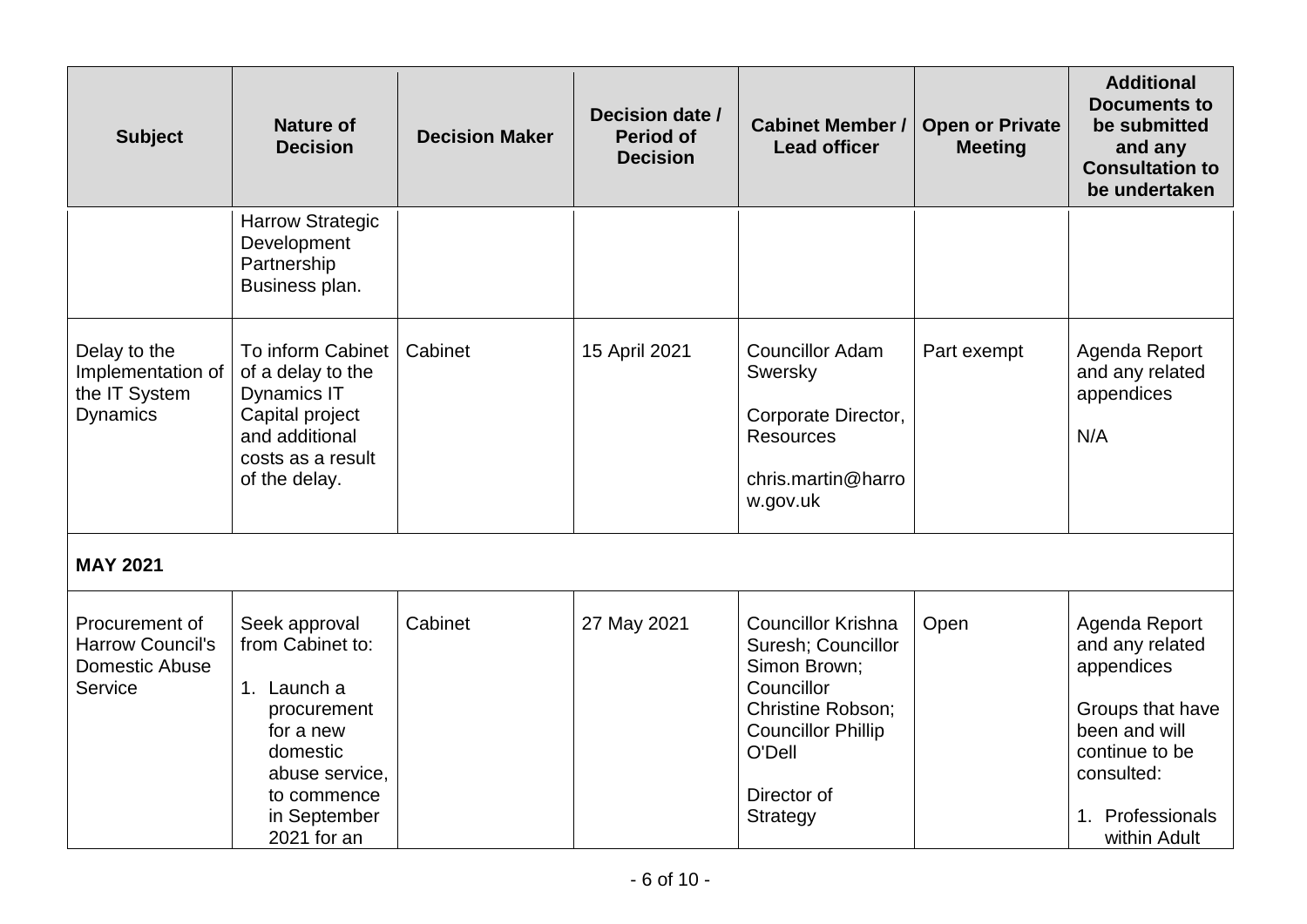| <b>Subject</b> | <b>Nature of</b><br><b>Decision</b>                                                                                                                                                                                                                                                                                                                                                                                                                               | <b>Decision Maker</b> | Decision date /<br><b>Period of</b><br><b>Decision</b> | <b>Cabinet Member /</b><br><b>Lead officer</b>      | <b>Open or Private</b><br><b>Meeting</b> | <b>Additional</b><br><b>Documents to</b><br>be submitted<br>and any<br><b>Consultation to</b><br>be undertaken                                                                                                                                                                                                                                                 |
|----------------|-------------------------------------------------------------------------------------------------------------------------------------------------------------------------------------------------------------------------------------------------------------------------------------------------------------------------------------------------------------------------------------------------------------------------------------------------------------------|-----------------------|--------------------------------------------------------|-----------------------------------------------------|------------------------------------------|----------------------------------------------------------------------------------------------------------------------------------------------------------------------------------------------------------------------------------------------------------------------------------------------------------------------------------------------------------------|
|                | initial period of<br>three years,<br>with the option<br>to extend for a<br>further two<br>years<br>$(1$ plus $1)$ .<br>2. Delegate<br>authority to<br>the Corporate<br>Director for<br>People<br>Services to<br>award the<br>contract, in<br>consultation<br>with the<br>Portfolio<br>Holder for<br>Community<br>Cohesion and<br>Crime,<br>together with<br>Portfolio<br><b>Holders</b> for<br>Adults and<br>Public Health,<br><b>Young People</b><br>and Schools |                       |                                                        | farah.ikram@harro<br>w.gov.uk; tel.020<br>8420 9389 |                                          | Social Care,<br>Children's<br>services,<br>Public Health,<br>Housing and<br>Community<br>Safety;<br>2. Stakeholders<br>including<br>Health<br>Partners,<br>Safeguarding<br>Boards,<br>Harrow<br>Domestic<br>Violence<br>Forum and<br>service users;<br>3. 'Soft' market<br>engagement<br>with potential<br>service<br>providers has<br>also been<br>conducted. |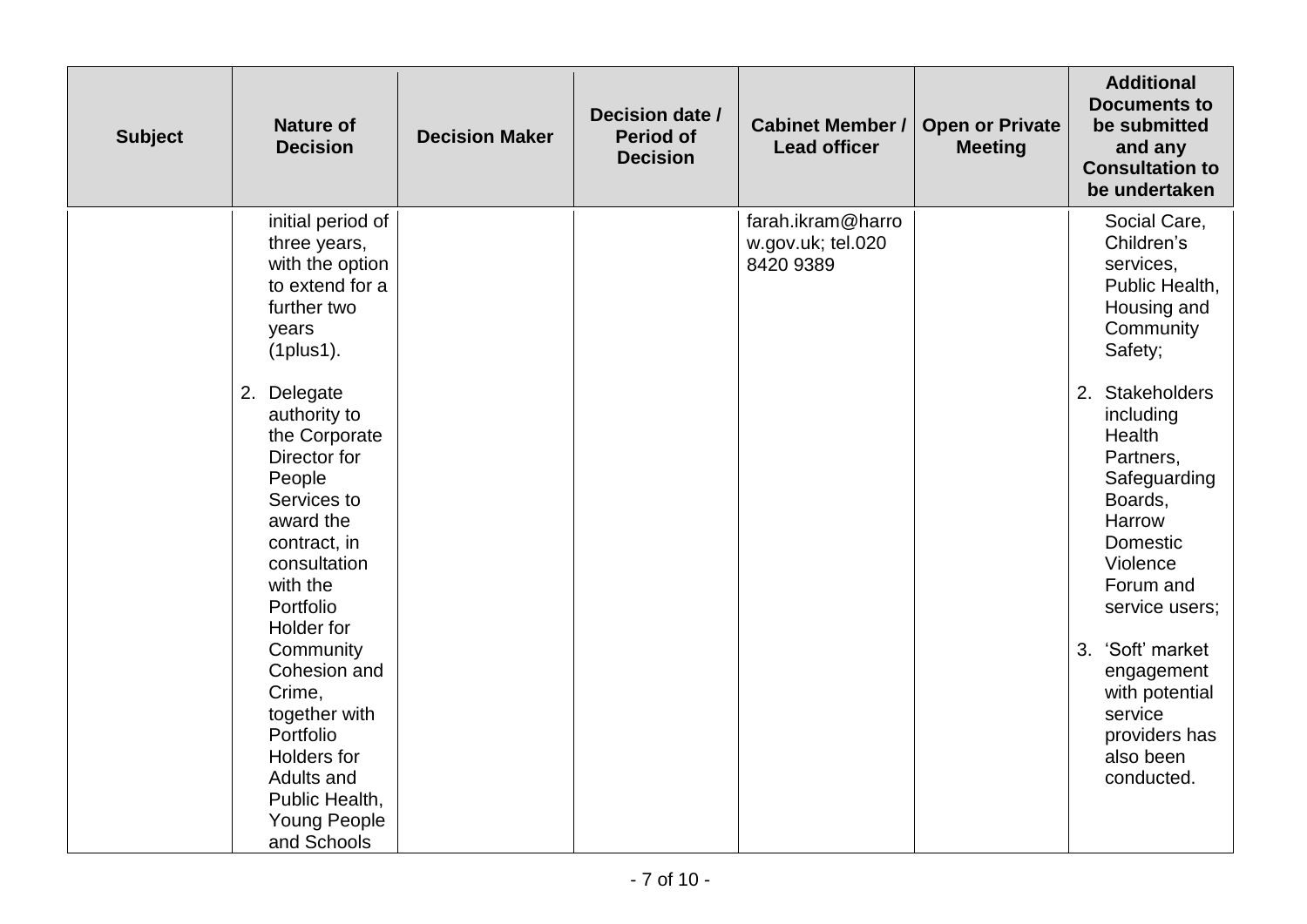| <b>Subject</b>   | <b>Nature of</b><br><b>Decision</b> | <b>Decision Maker</b> | Decision date /<br><b>Period of</b><br><b>Decision</b> | <b>Cabinet Member /</b><br><b>Lead officer</b> | Open or Private<br><b>Meeting</b> | <b>Additional</b><br><b>Documents to</b><br>be submitted<br>and any<br><b>Consultation to</b><br>be undertaken |
|------------------|-------------------------------------|-----------------------|--------------------------------------------------------|------------------------------------------------|-----------------------------------|----------------------------------------------------------------------------------------------------------------|
|                  | and Housing                         |                       |                                                        |                                                |                                   |                                                                                                                |
| <b>JUNE 2021</b> |                                     |                       |                                                        |                                                |                                   |                                                                                                                |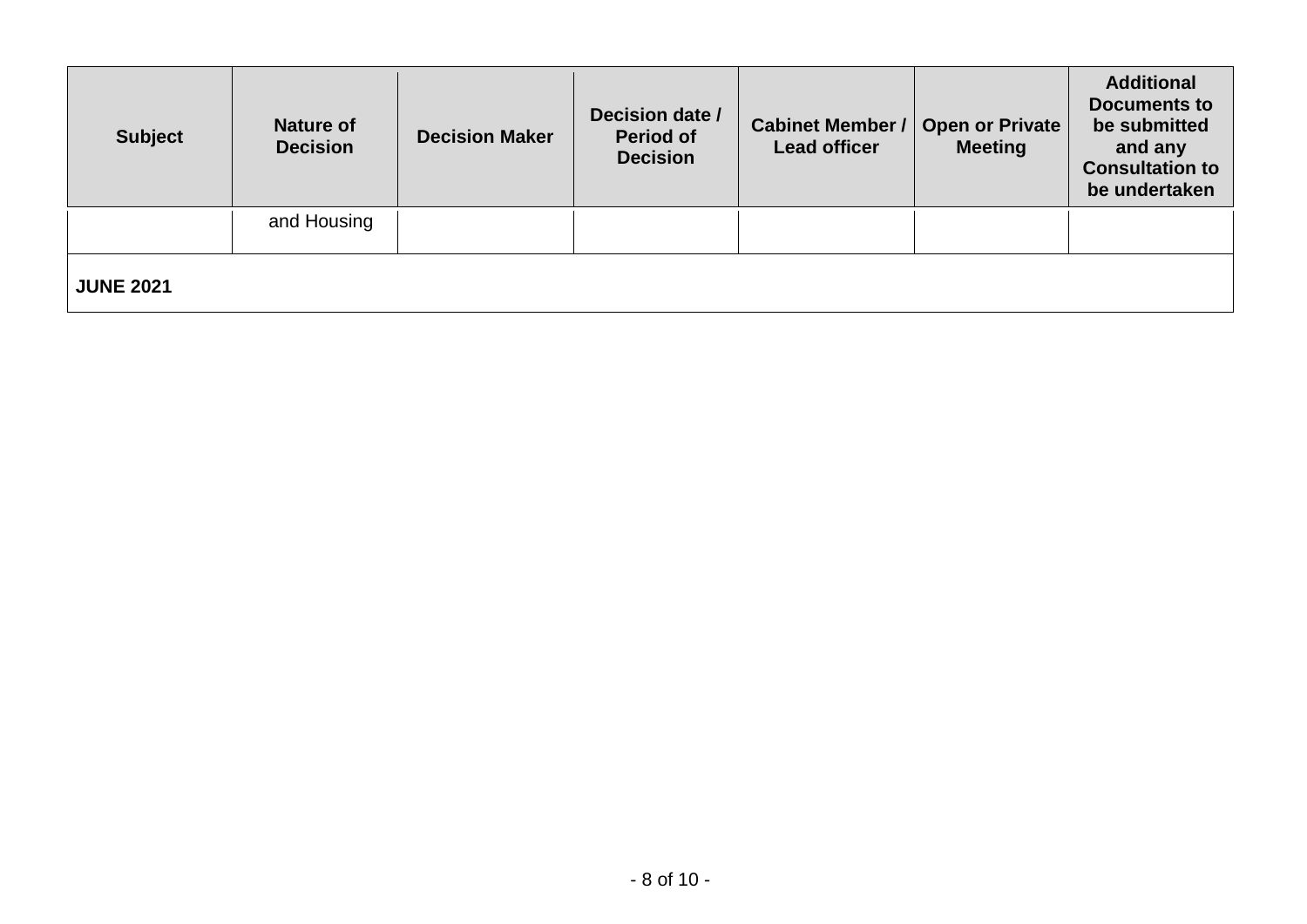## Harrow Council Cabinet 2020/21

### Contact Details of Portfolio Holders

| <b>Portfolio</b>                                                                        | <b>Councillor</b>    | <b>Address</b>                                                                                                       | Telephone no.                                               | <b>Email</b>                        |
|-----------------------------------------------------------------------------------------|----------------------|----------------------------------------------------------------------------------------------------------------------|-------------------------------------------------------------|-------------------------------------|
| Leader,<br>Strategy, Regeneration,<br>Partnerships, Devolution<br>and Customer Services | <b>Graham Henson</b> | Labour Group Office<br>Room 102,<br>PO Box 2, Civic Centre<br><b>Station Road</b><br><b>HARROW</b><br>HA1 2UH        | Mobile:<br>07721 509916<br>Group Office:<br>(020) 8424 1897 | Email: graham.henson@harrow.gov.uk  |
| Deputy Leader,<br>Business, Property and<br>Leisure                                     | <b>Keith Ferry</b>   | Labour Group Office<br>Room 102,<br>PO Box 2, Civic Centre<br><b>Station Road</b><br><b>HARROW</b><br>HA1 2UH        | Mobile:<br>07922 227147<br>Group Office:<br>(020) 8424 1897 | Email: keith.ferry@harrow.gov.uk    |
| <b>Adults &amp; Public Health</b>                                                       | Simon Brown          | Labour Group Office<br>Room 102,<br>PO Box 2, Civic Centre<br><b>Station Road</b><br><b>HARROW</b><br>HA1 2UH        | Group Office:<br>(020) 8424 1897                            | Email: simon.brown@harrow.gov.uk    |
| <b>Community Cohesion,</b><br>Crime & Enforcement                                       | Krishna Suresh       | <b>Labour Group Office</b><br>Room 102,<br>PO Box 2, Civic Centre<br><b>Station Road</b><br><b>HARROW</b><br>HA1 2UH | Mobile:<br>07967 565477<br>Group Office:<br>(020) 8424 1897 | Email: krishna.suresh@harrow.gov.uk |